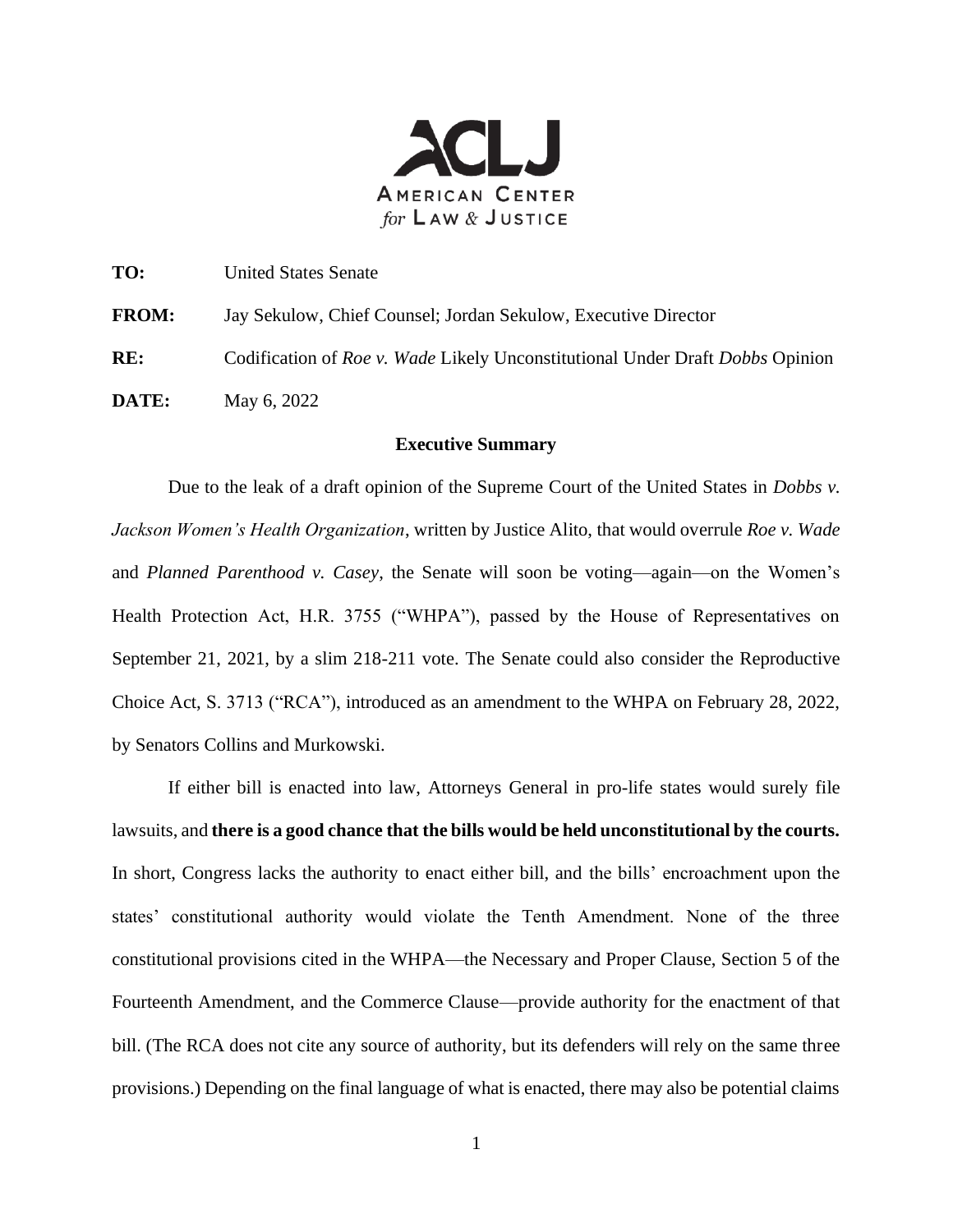for individual health care workers and/or faith-based health care facilities who have been directly impacted by the legislation, based on the free exercise of religion.

## **Discussion**

The Necessary and Proper Clause does not authorize Congress to enact the WHPA or the RCA. That Clause merely permits "exercises of authority derivative of, and in service to, a granted power," and it does not authorize "a substantial expansion of federal authority." *NFIB v. Sebelius*, 567 U.S. 519, 560 (2012). There is no constitutional provision that authorizes Congress to enact these bills, and their enactment would improperly expand federal authority. That would be contrary to both the Tenth Amendment and the overall framework of the Constitution, which dictate that

the National Government possesses only limited powers; the States and the people retain the remainder. The States have broad authority to enact legislation for the public good what we have often called a "police power." . . . The Federal Government, by contrast, has no such authority and "can exercise only the powers granted to it." . . . [L]acking a police power, "Congress cannot punish felonies generally." . . .

Perhaps the clearest example of traditional state authority is the punishment of local criminal activity.

*Bond v. United States*, 572 U.S. 844, 854, 858 (2014) (citations omitted).

Additionally, Section 5 of the Fourteenth Amendment authorizes Congress to enact remedial laws to *enforce* that Amendment's provisions; it does not authorize Congress to *create* rights. If the Supreme Court overrules *Roe* and *Casey*, there would be no constitutional right to abortion for Congress to enforce under Section 5, and state laws that declare abortion to be illegal in all or most circumstances would be fully consistent with the federal Constitution. Congress cannot use its Section 5 powers to create or "readopt" rights. The present situation is similar to when Congress enacted the Religious Freedom Restoration Act ("RFRA") in direct response to the Supreme Court's decision in *Employment Division v. Smith*, 494 U.S. 872 (1990). The Supreme Court held that Section 5 did not authorize Congress to expand constitutional rights or broadly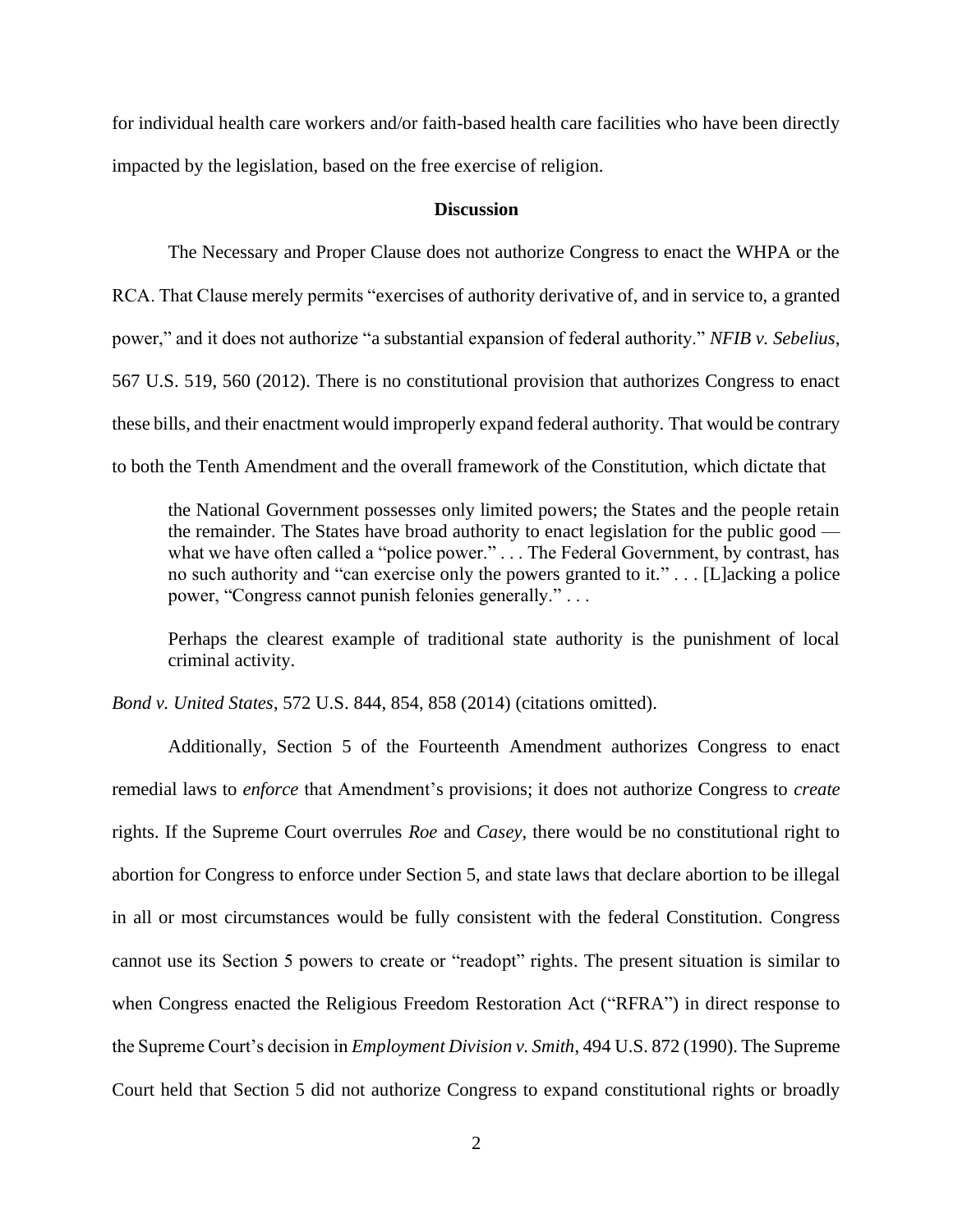displace state laws regulating the health and welfare of their citizens. *City of Boerne v. Flores*, 521 U.S. 507 (1997). Similarly, Section 5 does not authorize Congress to statutorily override the Supreme Court's constitutional jurisprudence concerning abortion.

Moreover, the WHPA and RCA are not valid regulations of "Commerce . . . among the several States." U.S. Const. Art. I, § 8, cl. 3. Congress cannot "use the Commerce Clause to completely obliterate the Constitution's distinction between national and local authority"; "the principle that 'the Constitution created a Federal Government of limited powers,' while reserving a generalized police power to the States is deeply ingrained in our constitutional history." *United States v. Morrison*, 529 U.S. 598, 615, 617-18 & n.8 (2000); U.S. Const. Amend. X. "The Constitution . . . withhold[s] from Congress a plenary police power that would authorize enactment of every type of legislation." *United States v. Lopez*, 514 U.S. 549, 566-67 (1995).

There are only three types of activities that Congress may regulate under the Commerce Clause. *Taylor v. United States*, 579 U.S. 301, 306 (2016); *Gonzales v. Raich*, 545 U.S. 1, 16-17 (2005); *Morrison*, 529 U.S. at 608-09; *Lopez*, 514 U.S. at 558. First, "Congress may regulate the use of the channels of interstate commerce." *Lopez*, 514 U.S. at 558. Second, Congress may "regulate and protect the instrumentalities of interstate commerce, or persons or things in interstate commerce." *Id.* Third, Congress may regulate commercial or economic activities that substantially affect interstate commerce, such as "the production, distribution, and consumption of commodities for which there is an established, and lucrative, interstate market." *Raich*, 545 U.S. at 19 & n.29, 25-26; *Lopez*, 514 U.S. at 558-61, 565-66; *Morrison*, 529 U.S. at 610-17.

The WHPA and RCA do not fit within these three categories. Rather, the bills would create a statutory "right" of medical professionals to kill unborn children, even when doing so is a felony under state laws. A law that purports to give broad federal immunity to felons who kill unborn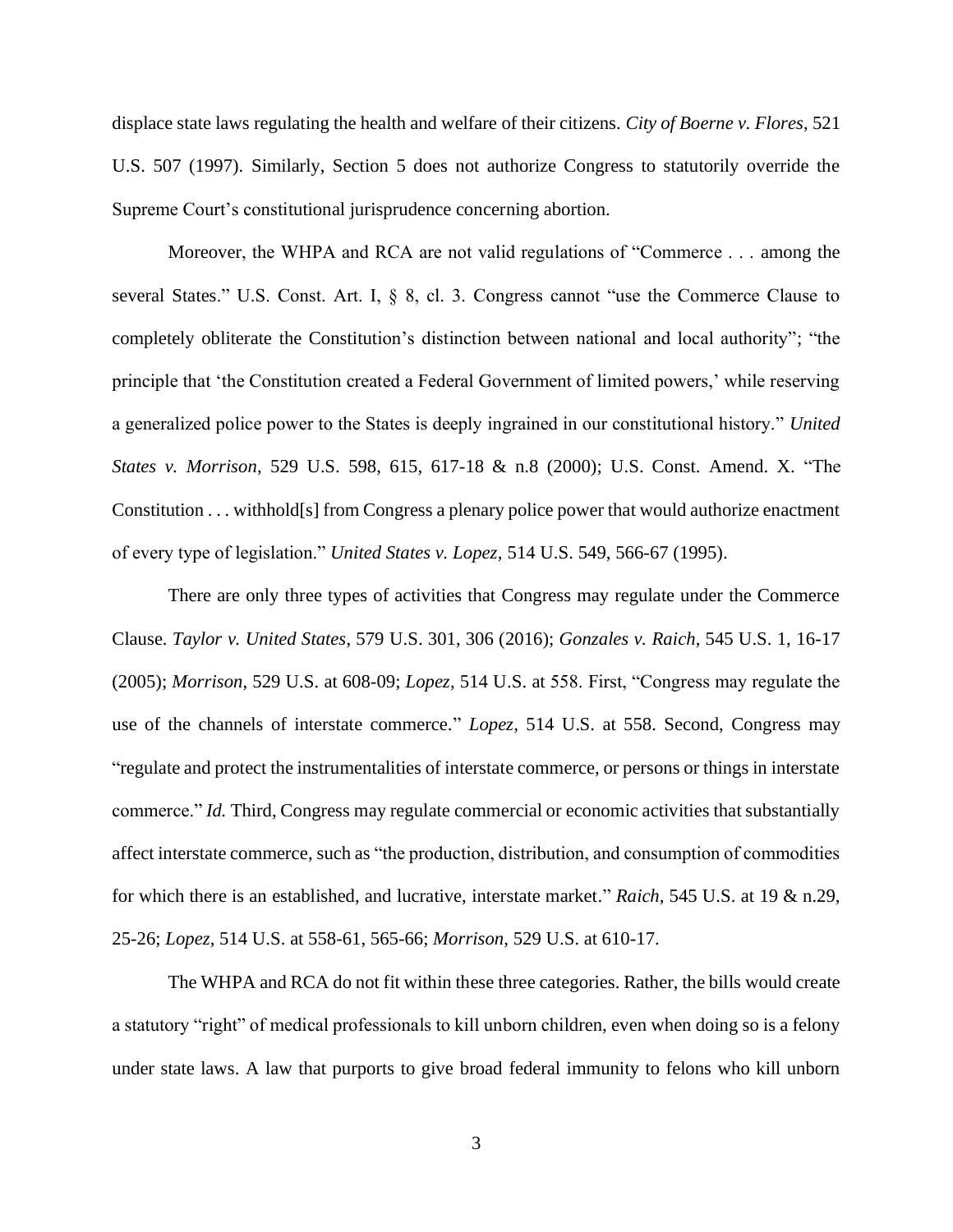human beings in violation of state criminal laws is not a regulation of the channels or instrumentalities of interstate commerce, nor is it a regulation of commercial or economic activities that substantially affect interstate commerce. Additionally, the broad language of the proposed bills, like the statutes struck down in *Lopez* and *Morrison*, includes no jurisdictional element that narrows their scope to a discrete, limited set of circumstances that have a direct connection to interstate commerce.

Since the states "possess primary authority for defining and enforcing the criminal law," Congress lacks the authority to broadly "effect[] a 'change in the sensitive relation between federal and state criminal jurisdiction'" by positioning itself as the nation's sole arbiter of whether, and under what circumstances, abortion is lawful or unlawful. *Lopez*, 514 U.S. at 561, n.3. The regulation of crimes against the person, such as murder and assault, "has always been the prime object of the States' police power" except when such activities are "directed at the instrumentalities, channels, or goods involved in interstate commerce." *Morrison*, 529 U.S. at 615- 18. As noted in *Lopez* and *Morrison*, the mere fact that conduct regulated by state criminal law (such as abortion) may, in the aggregate, impact interstate commerce does not bring such conduct within Congress' authority to regulate.

State Attorneys General would be in the best position to mount a facial challenge against either bill, as both are unconstitutional encroachments on the principles of federalism that undergird the United States Constitution. Additionally, State Attorneys General may argue that the bills deny equal protection of the law to unborn persons within their states. They could bring this claim not only on behalf of such persons in a *parens patriae* capacity, but also because the bills effectively require state governments to actively deny such persons equal protection of the law.